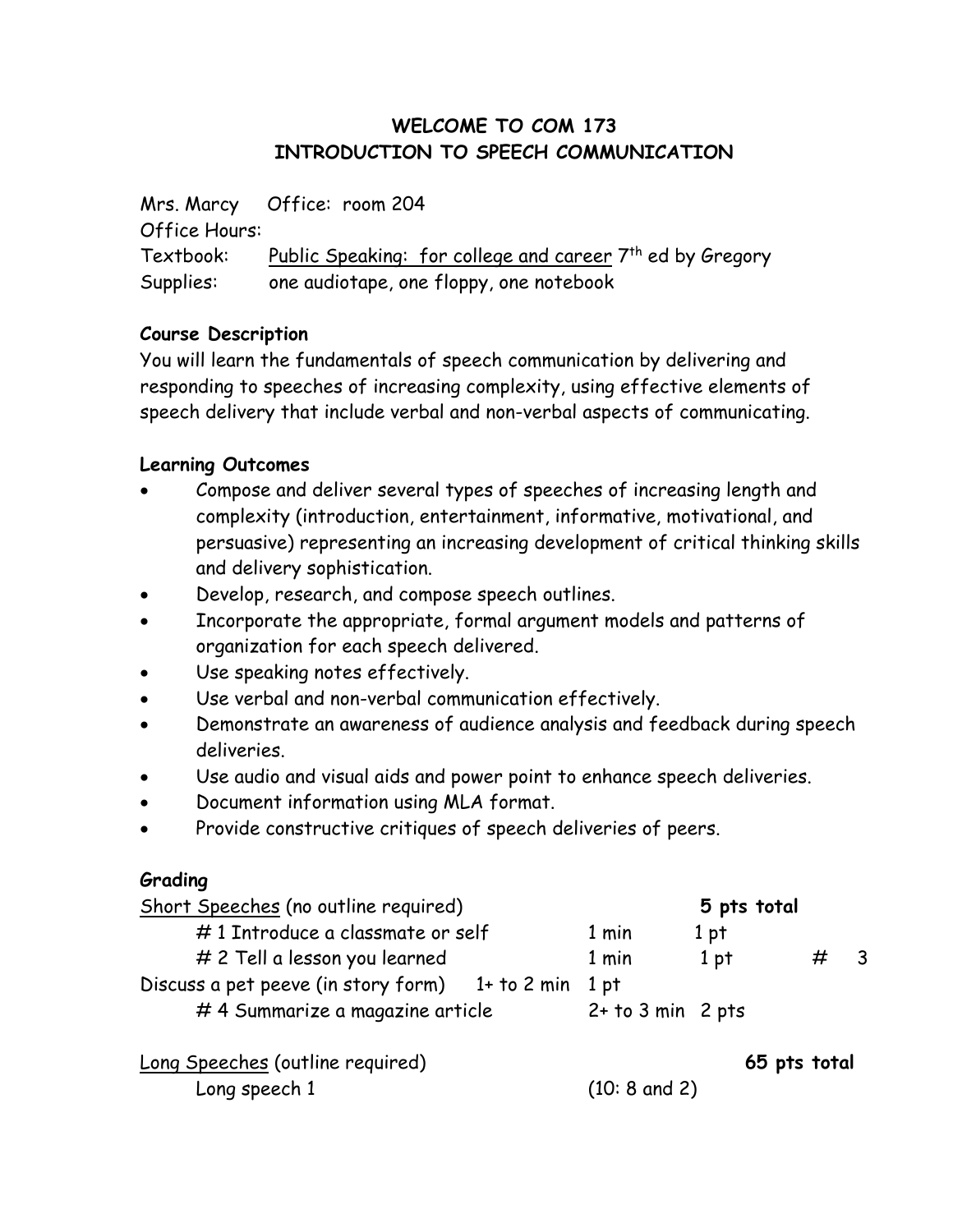5 to 7 min summarize a magazine board plus object or visual article

Long speech 2 (15: 12 and 3) media: power point

Long speech 3 (20: 16 and 4) 7 to 9 min persuasive topic at least 2 sources approved by me media: power point

Long speech 4 (20: 16 and 4) 8 to 10 min extended to persuasive topic at least 2 sources approved by me media: power point

Chapter quizzes (take home) **15 pts total**

(and miscellaneous homework)

Do the Review Questions at the end of each chapter. Word process them and answer in sentences. At the end of the semester, if you passed in 90% of them **completed** and passed in miscellaneous homework, you will get the full 15 points. We will discuss the quizzes the day they are due.

Final exam (take home) **15 pts total**

#### **Make-ups**

The following actions will require you to deliver your speech on make-up day:

- You come to class without a topic for your long speech.
- You arrive without an audio tape.
- You did not pass in your outline on time.
- You are absent. (duh)
- You say pass when called to deliver your speech.

#### **Schedule**

Week 1: quiz on ch 2

 6 to 8 min eulogy of or tribute to a at least 2 sources well-known person